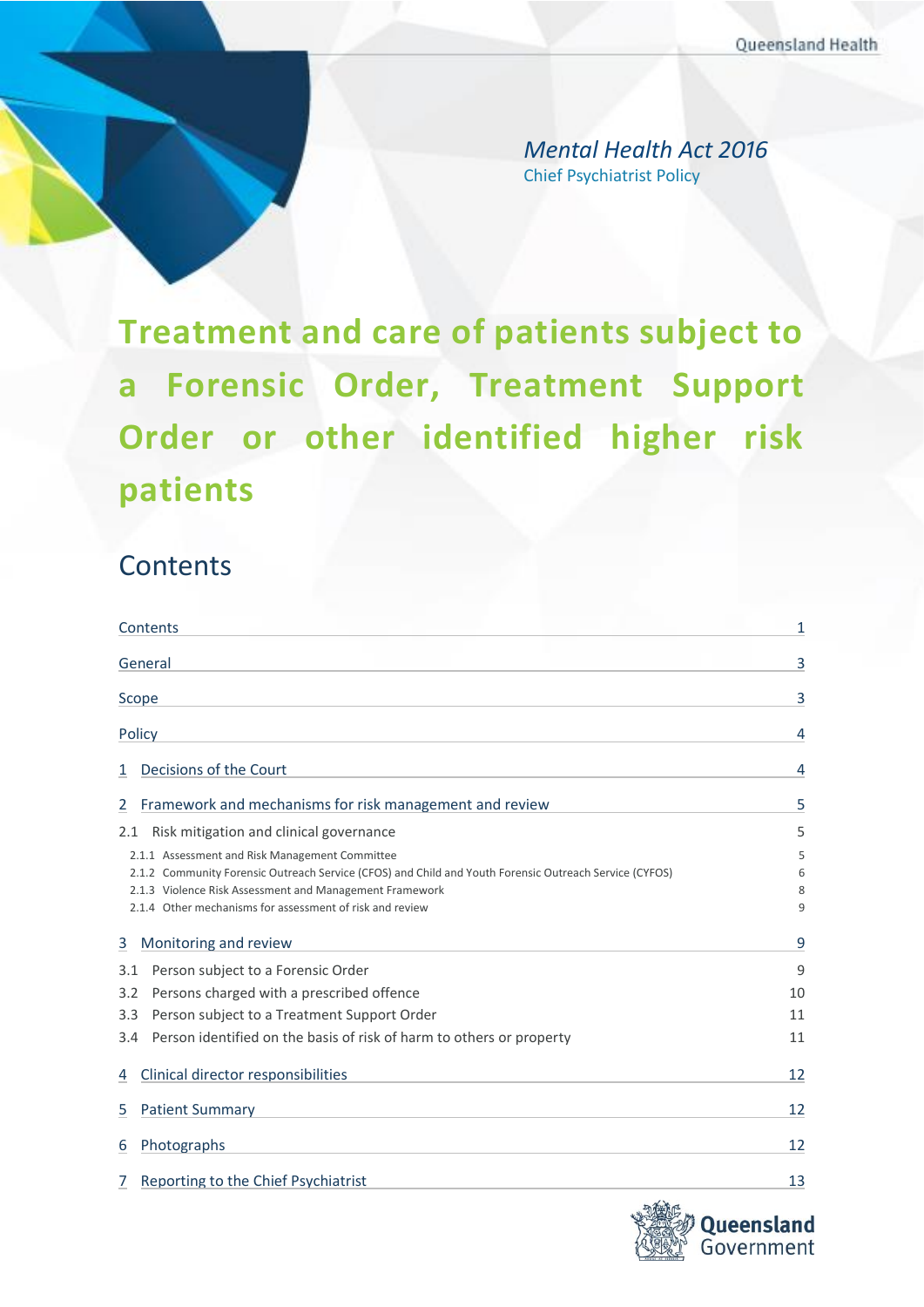| 7.1 Immediate reporting                                                        | 13 |
|--------------------------------------------------------------------------------|----|
| 7.2 Reporting                                                                  | 13 |
| 7.3 Escalation Pathways                                                        | 13 |
| Definitions and abbreviations                                                  | 15 |
| Attachment 1 – Key contacts                                                    | 17 |
| Attachment 2 - Terms of Reference for Assessment and Risk Management Committee | 18 |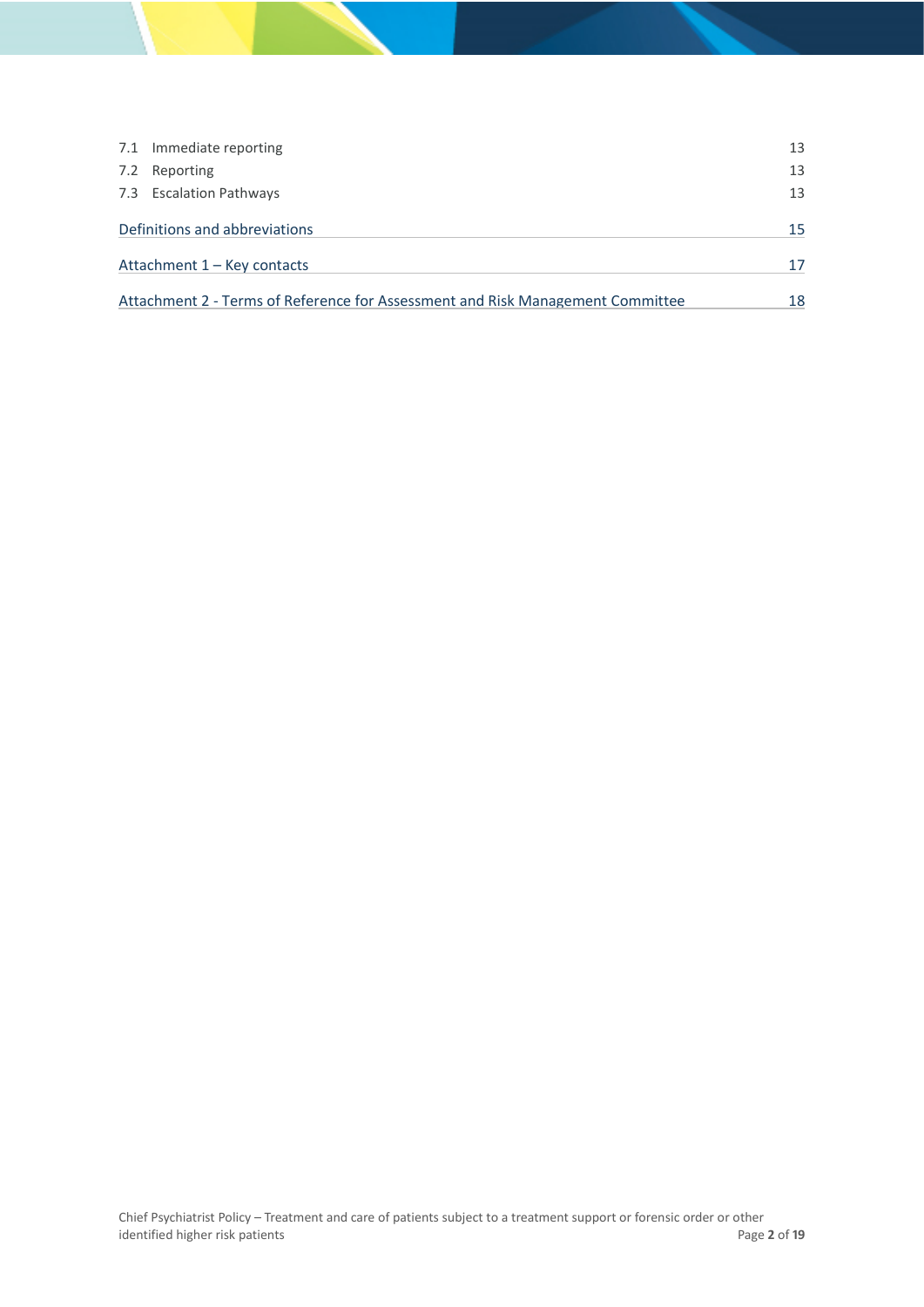# <span id="page-2-0"></span>General

This policy establishes a clinical governance framework for the management of patients subject to a Forensic Order (FO) or, Treatment Support Order (TSO), and a systematic approach for the identification, assessment and management of other patients identified as a higher risk toward others or to property (higher risk patients). This includes those patients whose FO was made on a reference in relation to a 'prescribed offence' allegedly committed by the person (see section [3.2\)](#page-9-0).

Various domains of risk require assessment and management. All identified risks must have documented interventions to manage them however this policy is focused on risk of harm to others and property.

The monitoring and review of FO, TSO and identified higher risk patients is the responsibility of the authorised mental health service (AMHS).

- This policy sets out the responsibility of the administrator and clinical directors (as nominated by the administrator) at each AMHS.
- Clinical directors are to ensure they have appropriate knowledge of all FO, TSO and identified higher risk patients in the service and make appropriate recommendations or decisions for the person's treatment and care.
- Clinical directors should establish local processes for the identification of higher risk patients.

While it is not possible to identify and eliminate risk entirely, the objective of good clinical risk management is to minimise the likelihood of an adverse outcome. To this end, various mechanisms for assessment and review within the service outside of the consumers treating team are outlined within this policy in sectio[n 2.](#page-4-0)

## <span id="page-2-1"></span>Scope

This policy should be read in conjunction with the [Chief Psychiatrist Policy –](https://www.health.qld.gov.au/__data/assets/pdf_file/0036/629748/pg_fo_tso_amendment.pdf) Forensic Orders and [Treatment Support Orders: Amending category, conditions and Limited Community Treatment.](https://www.health.qld.gov.au/__data/assets/pdf_file/0036/629748/pg_fo_tso_amendment.pdf)

This policy is mandatory for all AMHSs. An authorised doctor, authorised mental health practitioner (AMHP), AMHS administrator, or other person performing a function or exercising a power under the *Mental Health Act 2016* (the Act) **must** comply with this Policy.

Clinicians should work collaboratively with and in partnership with patients to ensure their unique agerelated, cultural and spiritual, gender-related, religious and communication needs are recognised, respected and followed to the greatest extent practicable. Clinicians should consider the timely involvement of appropriate local supports and provide treatment and care with a recovery-oriented focus.

This policy **must** be implemented in a way that is consistent with the objects and principles of the Act.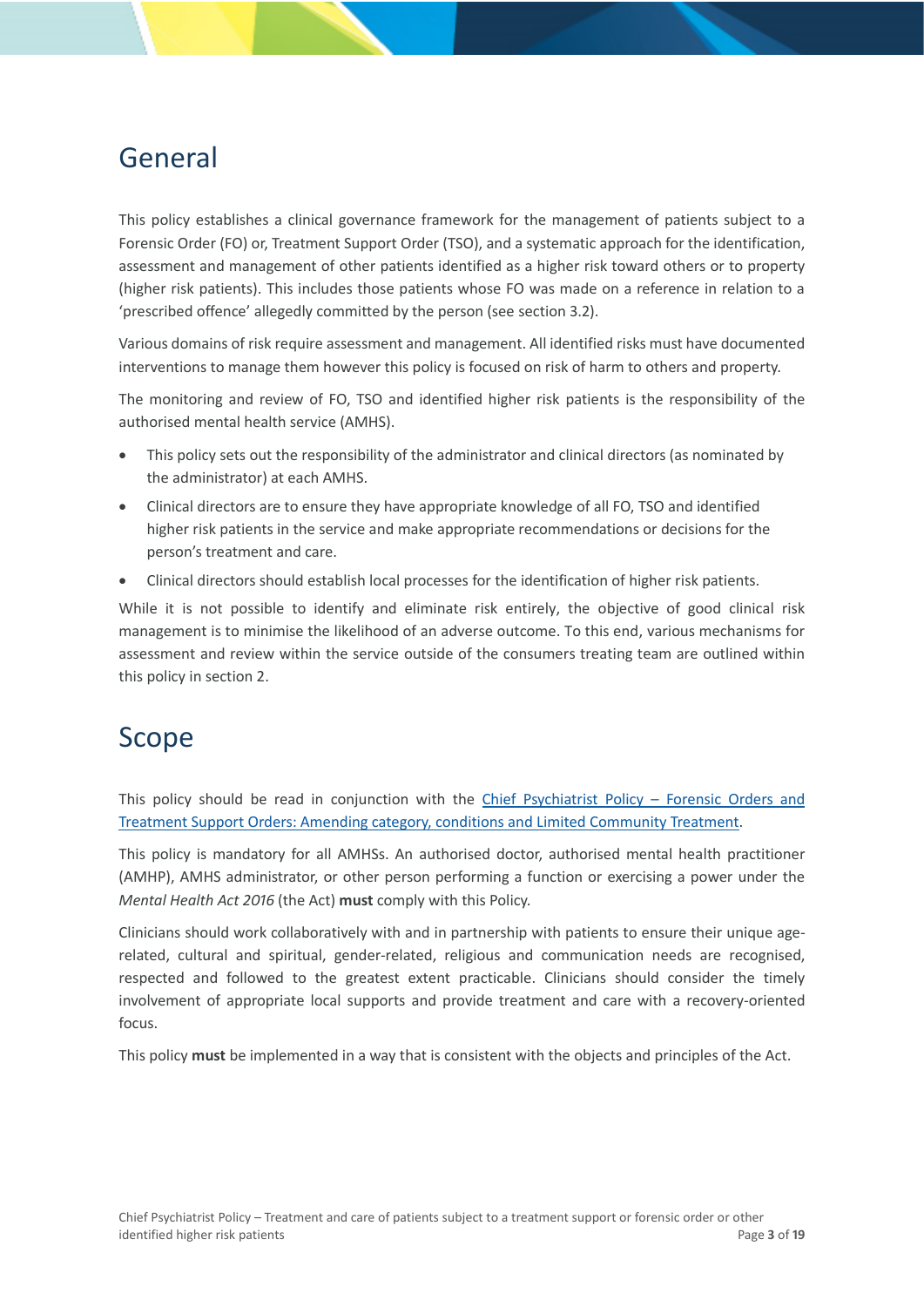# <span id="page-3-0"></span>**Policy**

The Act promotes the recovery of a person who has a mental illness and the person's ability to live in the community without the need for involuntary treatment and care. Where any rights and liberties of a patient are restricted, these restrictions should only be to the extent required to protect the patient's safety and welfare or the safety of others.

## <span id="page-3-1"></span>1 Decisions of the Court

Under the Act, the Mental Health Court (the Court) may make a:

- Forensic Order (mental health)
- Forensic Order (disability), or
- Treatment Support Order.

In making a decision in relation to an order, the Court **must** have regard to:

- the relevant circumstances of the person,
- the nature of the offence to which the reference relates and the period of time that has passed since the offence was allegedly committed,
- any victim impact statement, and
- this Chief Psychiatrist policy.

The consideration of this policy is important in the Court deciding whether to make a Forensic Order or Treatment Support Order for a person.

Examples of the types of decisions to be made include:

- whether a Forensic Order or Treatment Support Order is necessary,
- the category of the order,
- whether the person is to receive any treatment in the community, and
- deciding the conditions, if any, to impose on the order.

When a Treatment Support Order is made, the Court may only decide the category of the order is inpatient if the person's treatment and care needs or the safety or welfare of the person or others cannot reasonably be met in the community. The general expectation is that when a person is made subject to a Treatment Support Order the category of the order is community.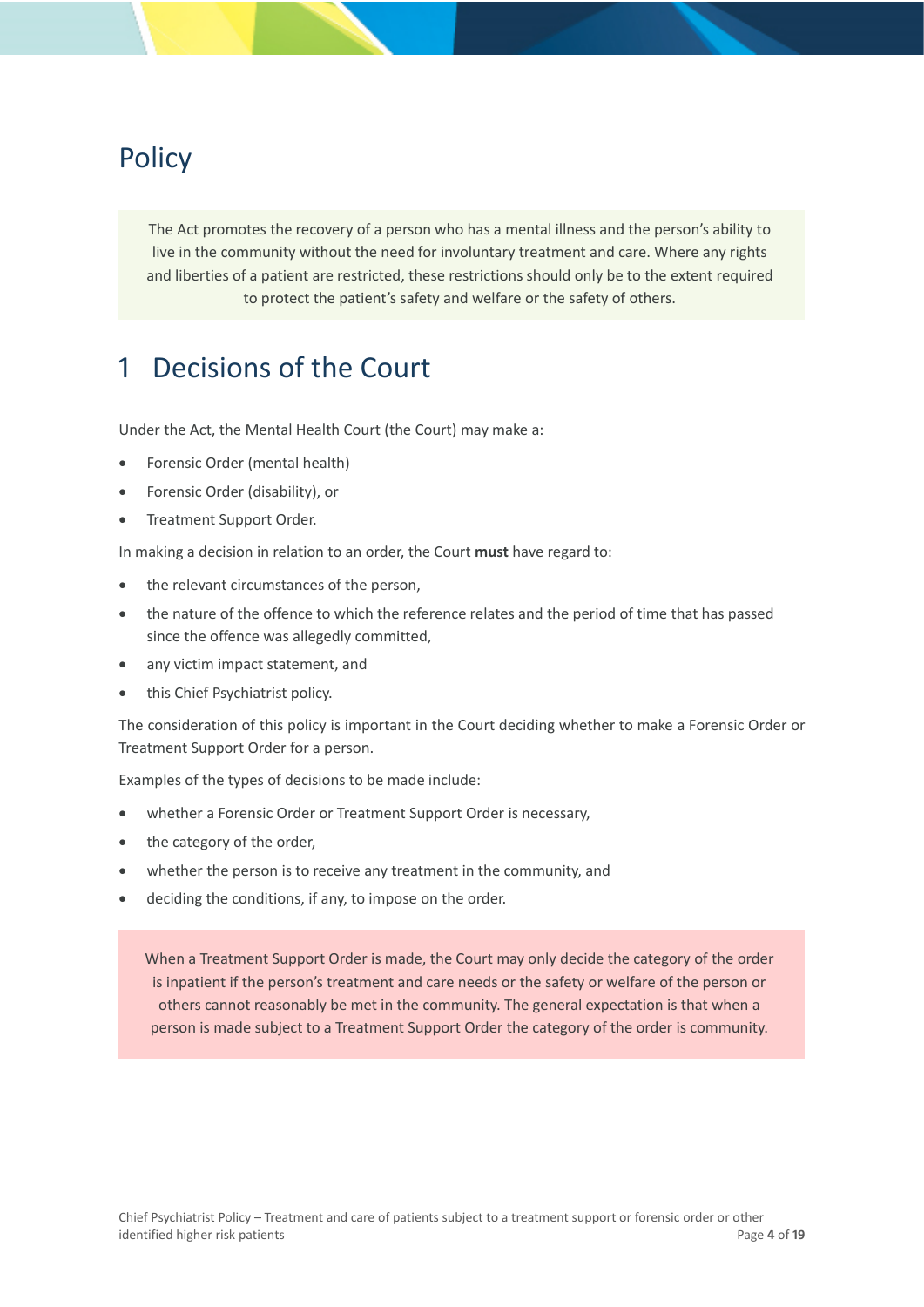# <span id="page-4-0"></span>2 Framework and mechanisms for risk management and review

## <span id="page-4-1"></span>2.1 Risk mitigation and clinical governance

## <span id="page-4-2"></span>2.1.1 Assessment and Risk Management Committee

AMHS administrators **must** establish an ARMC at the AMHS in accordance with th[e](#page-16-1) 

Attachment 2 - [Terms of Reference for Assessment](#page-16-1) and Risk Management Committee (Attachment 2).

The ARMC framework established **must** be consistent with the three-tier risk assessment approach in the Violence and Risk Management Framework [\(VRAM Framework\)](https://www.health.qld.gov.au/__data/assets/pdf_file/0027/856242/viol-risk-framework.pdf) (Section [2.1.3\)](#page-7-0) and local patient risk assessment protocols for the service.

The clinical director is responsible for facilitating the operation and function of the ARMC.

The ARMC's role is of a clinical nature and functions as a peer review of the treatment and care of patient's subject to a Forensic Order, Treatment Support Order and other identified patients. To the greatest extent possible ARMC membership should comprise persons from multi-disciplinary backgrounds across medical, nursing and allied health.

[The National Safety and Quality Health Service Standards](https://www.safetyandquality.gov.au/sites/default/files/migrated/National-Safety-and-Quality-Health-Service-Standards-second-edition.pdf) and the [National Standards for Mental Health](https://www1.health.gov.au/internet/main/publishing.nsf/content/CFA833CB8C1AA178CA257BF0001E7520/$File/servst10v2.pdf)  [Services](https://www1.health.gov.au/internet/main/publishing.nsf/content/CFA833CB8C1AA178CA257BF0001E7520/$File/servst10v2.pdf) articulate the need for an integrated risk management approach which is inclusive of assessment and review of the person's treatment, care and recovery plan. ARMC review processes do not replace the need for these additional strategies. A review of a patient's treatment, care and recovery plan **must** occur at least every **three (3) months**, consistent with th[e National Standards for Mental Health Services.](https://www1.health.gov.au/internet/main/publishing.nsf/content/CFA833CB8C1AA178CA257BF0001E7520/$File/servst10v2.pdf)

Whilst the ARMC does not replace existing processes for patient risk assessment and review, it may be facilitated in and as part of one of these reviews.

In accordance with the ARMC Terms of Reference, ARMC minutes for each individual patient **must** be uploaded onto the Consumer Integrated Mental Health Application (CIMHA) as an ARMC attachment summary.

A patient subject to a Forensic Order or Treatment Support Order **must** have their treatment and care reviewed by the ARMC when:

- a patient who was subject to a Forensic Order has their order 'stepped down' to a Treatment Support Order by the MHRT or Court (on appeal), within **ninety (90) days** of the Treatment Support Order being made, or
- there is an increase to the patient's risk requiring further assessment (Tier 2 or Tier 3 of VRAM Framework) that resulted in a change to their Care Plan, or
- at any other time the clinical director, administrator or Chief Psychiatrist determines that a review should occur.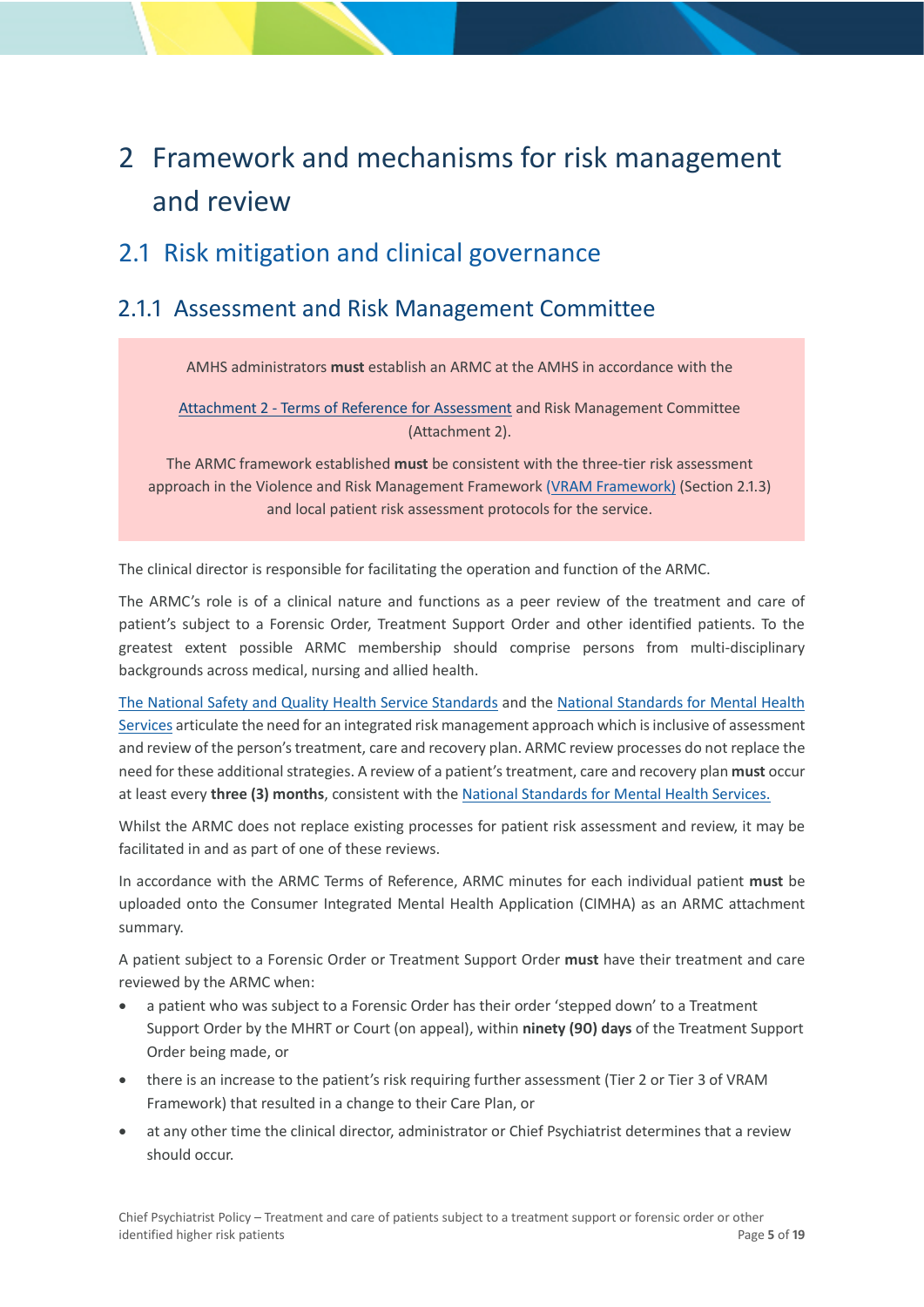There may be circumstances that exist outside the above requirements where an ARMC review may be appropriate such as where an individual has historically been on either a Forensic Order or Treatment Support Order and a significant change in circumstances or increase in risk is identified.

Examples of when the clinical director, administrator or Chief Psychiatrist determines a review should occur may include:

- if a patient's personal circumstances have changed significantly
- if a patient is being placed on a community category order after an extended inpatient admission, or
- a patient is being considered for revocation of a Treatment Support Order.

#### 2.1.1.1 Monitoring compliance with ARMC recommendations

AMHS administrators **must** have a process for reviewing compliance with ARMC recommendations and a process by which decisions not to implement the recommendations from ARMC are escalated within the AMHS.

#### 2.1.1.2 Information sharing

AMHS administrators and clinical directors may share or authorise sharing of information about their established ARMC framework and processes with other AMHS.

• This seeks to reduce inconsistencies across different ARMC frameworks in each AMHS and assist services in meeting the minimum requirements of the ARMC Terms of Reference.

The Mental Health Review Tribunal (MHRT) may request documentation, including ARMC minutes, under the request for documentation provisions of the Act. Services **must** comply with these requests.

However, the service may apply to the MHRT for consideration of a confidentiality order to prevent the disclosure of information to the patient, if the information is likely to cause serious harm to the health of the patient or put the safety of someone else at serious risk.

## <span id="page-5-0"></span>2.1.2 Community Forensic Outreach Service (CFOS) and Child and Youth Forensic Outreach Service (CYFOS)

**Note:** If the patient is not an adult, then a reference to CFOS should be taken to refer to CYFOS.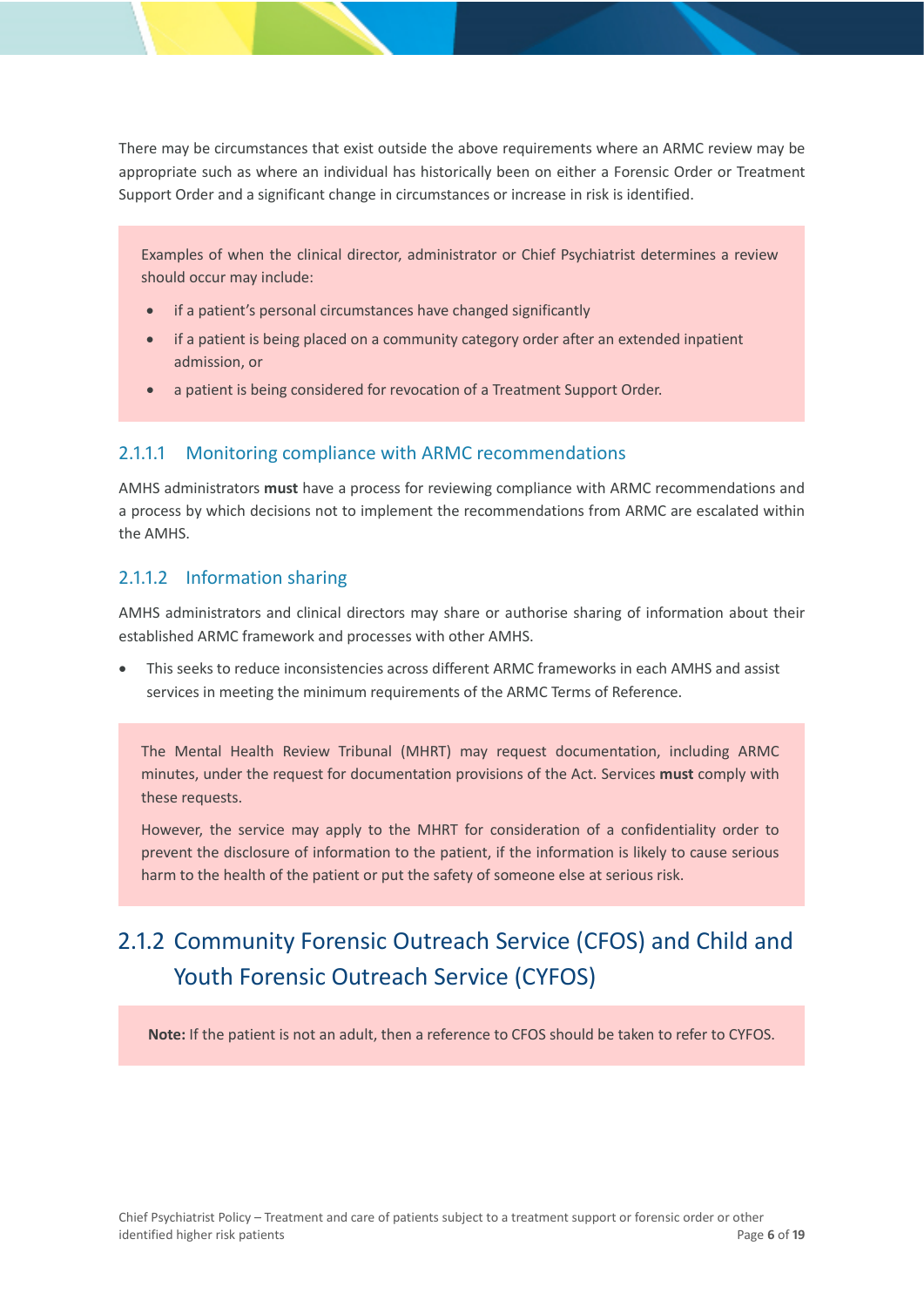### 2.1.2.1 Referral to CFOS/CYFOS

Liaison with or referral to specialist forensic services such as CFOS or CYFOS **must** occur when:

- a Forensic Order or Treatment Support Order is made for a person charged with a prescribed offence (see 3.2),
- a patient is identified through the VRAM Framework Tier 2 risk assessment and response process as having a significantly elevated risk profile that is unable to be appropriately managed without specialist forensic input,
- a patient is an inpatient at The Park Centre for Mental Health High Security Program or the Extended Forensic Treatment and Rehabilitation Unit, within a reasonable time to support community transition in collaboration with the receiving AMHS, or
- revocation of a Forensic Order is being considered to determine whether there is a need for CFOS opinion.

At all other times, referrals are to be made using CFOS referral criteria.

### 2.1.2.2 Reviews and assessments by CFOS/CYFOS

After the review and assessment of the patient's treatment and care, CFOS will issue a written document (i.e. a report, letter or case note) and discuss the assessment with the treating team.

Any recommendations about a patient's treatment and care **must** be provided to the AMHS in writing.

The MHRT may request documentation, including CFOS assessments and reports, under the request for documentation provisions of the Act. Services **must** comply with these requests.

However, the service may apply to the MHRT for consideration of a confidentiality order to prevent the disclosure of information to the patient, if the information is likely to cause serious harm to the health of the patient or put the safety of someone else at serious risk.

### 2.1.2.3 Recommendations about a patient's care plan

Prior to releasing any recommendations to the AMHS, the CFOS psychiatrist or clinician who undertook the assessment of the patient **must** discuss the recommendations with the patient's treating psychiatrist.

This discussion **must** occur as soon as practicable after recommendations are determined.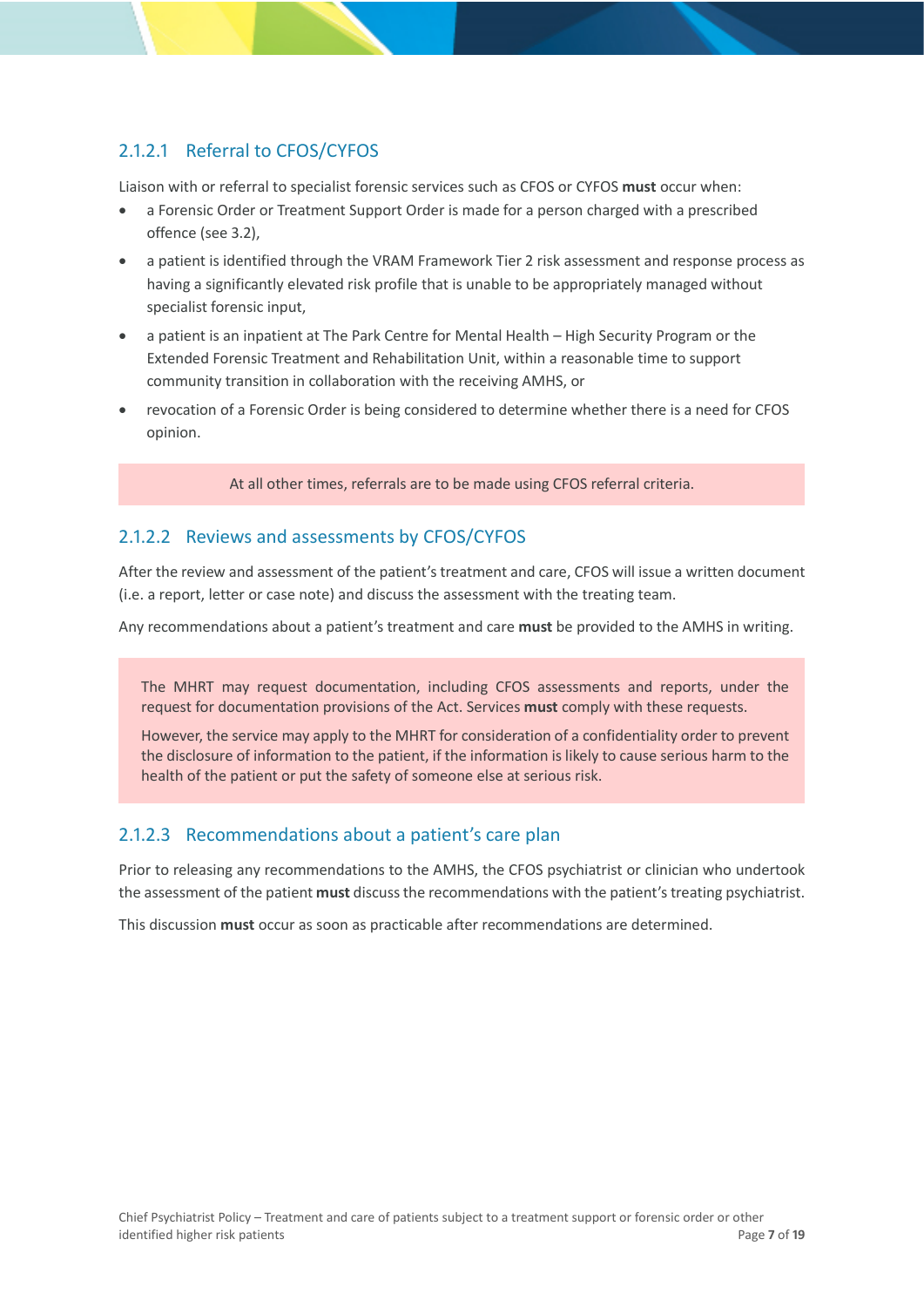## **Key points**

Within **fourteen (14) days** of receipt of the recommendations from CFOS, the treating psychiatrist must either:

- implement the recommendations within the patient's Care Plan, and
	- o document in the patient's Care Plan when and how the recommendations will be implemented; or
- when the treating psychiatrist does not intend to implement the recommendations into the patient's Care Plan:
	- $\circ$  the treating psychiatrist is to discuss the recommendations and the rationale for not implementing with the clinical director,
	- $\circ$  at the clinical director's discretion, an ARMC (which may invite the CFOS report writer/s) may be called to discuss and consider the recommendations and rationale,
	- $\circ$  if after the discussion with the treating psychiatrist and/or the ARMC, the clinical director is satisfied the recommendations should not be implemented, the clinical director must outline this rationale to the clinical director of CFOS.
		- This discussion must occur as soon as practicable, and
		- a written rationale is to be provided to the Chief Psychiatrist and Statewide Director, Queensland Forensic Mental Health Service outlining the agreed clinical plan which should explicitly address risk mitigation strategies.

CFOS may recommend when a patient should be reviewed and assessed by CFOS again or be reviewed by the ARMC.

- The recommendation for next review by CFOS **must** be implemented into the patient's Care Plan.
- The recommendation of a review occurring by the ARMC **must** occur within the time recommended by CFOS.

## <span id="page-7-0"></span>2.1.3 Violence Risk Assessment and Management Framework

The VRAM Framework provides Queensland Health mental health services with a systematic approach for the identification, assessment and management of consumers who may pose a risk of violence1 towards others that supports clinical practice and governance.

The VRAM Framework aims to support a structured and standardised approach to risk assessment and management through the provision of a three-tiered approach, principles of good practice, clinical tools to underpin clinical expertise, training, and a quality assurance cycle for continuous improvement.

<sup>1</sup> Violence is defined as the intentional use of physical force or power, threatened or actual, against oneself, another person or against a group or community, that either results in or has a high likelihood of resulting in injury, death, psychological harm, maldevelopment or deprivation (World Health Organisation 1996).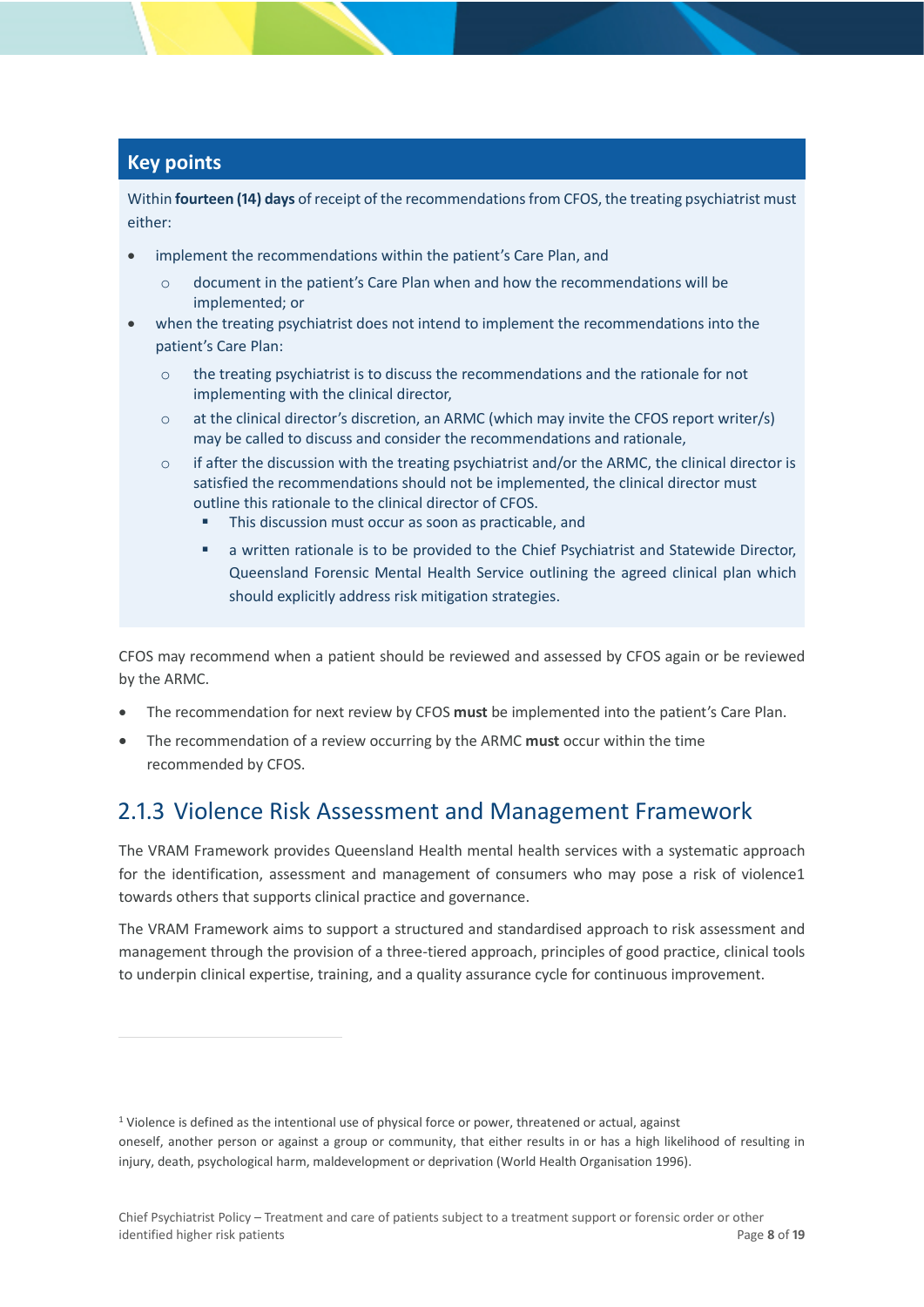The focus for risk assessment as outlined in the VRAM Framework is not to categorise the person into a risk group (e.g. lower or higher) but rather to identify how best to manage potential harm. A VRAM assessment for a patient subject to a Forensic Order or Treatment Support Order or patients who may pose a risk of violence towards others, should inform care planning, risk management planning and local procedures.

## <span id="page-8-0"></span>2.1.4 Other mechanisms for assessment of risk and review

The [National Standards for Mental Health Services](https://www1.health.gov.au/internet/main/publishing.nsf/content/CFA833CB8C1AA178CA257BF0001E7520/$File/servst10v2.pdf) set out additional requirements for review of a consumer's assessment, treatment and care and recovery planning. However, in response to clinical situations, additional ad-hoc reviews to support decision making may be undertaken such as:

- ARMC
- complex case reviews, or
- other locally developed processes.

# <span id="page-8-1"></span>3 Monitoring and review

## <span id="page-8-2"></span>3.1 Person subject to a Forensic Order

A psychiatrist **must** assess and determine the treatment and care needs of a person subject to a Forensic Order as soon as practicable, but within **seven (7) days** of the patient becoming subject to the Forensic Order.

### **Key points**

The ARMC **must** review the treatment and care of a patient within **thirty (30) days** of a patient being made subject to a Forensic Order.

- At the first ARMC, consideration **must** be given to whether a referral to CFOS is appropriate.
	- o Note: CFOS **must** review all person's subject to a Forensic Order charged with a prescribed offence (see [2.1.2\)](#page-5-0).
- If the person subject to a Forensic Order is not an adult, consideration should be given to the appropriateness of a referral to CYFOS.

The ARMC **must** review the treatment and care of a person subject to a Forensic Order a **minimum of twice per year**, at intervals of no more than **six (6) months**.

**Note:** The frequency of ARMC reviews should be determined according to a patient's risk profile.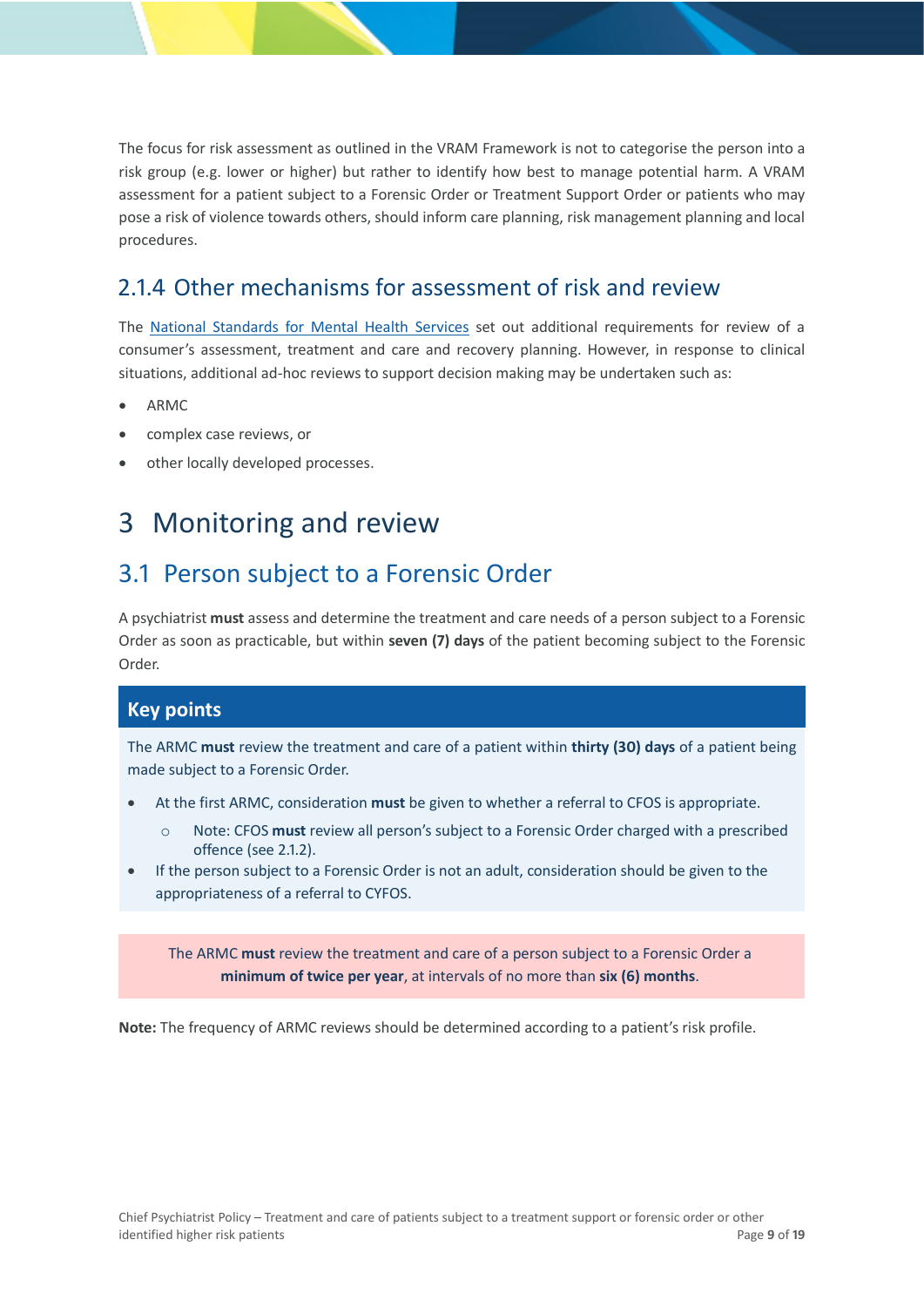Reviews may be scheduled earlier or more frequently than mandated timeframes. The ARMC, informed by advice from the treating team, **must** determine the monitoring and review frequency of the patient by the:

- principal service provider (case manager or equivalent),
- forensic liaison officer, and
- an authorised psychiatrist.

Outside the above monitoring and review timeframes, the clinical director is to be notified and briefed with any information required in the following circumstances:

- a patient's matter has been escalated to the Chief Psychiatrist (see section 7.3),
- the patient has required further violence risk assessment at Tier 2 or 3 of the VRAM Framework which has resulted in a change to their Care Plan,
- there is a material change to the patient's circumstance,
- limited community treatment (LCT) is breached, suspended or cancelled, or
- at any other time the clinical director, administrator or Chief Psychiatrist determines that a review should occur.

On notification of the relevant circumstance, the clinical director may, at their own discretion, determine that an ARMC should be held to review the person's treatment and care. The Chief Psychiatrist may determine and advise the administrator or clinical director that an ARMC **must** be held to discuss the circumstance and review a person's treatment and care.

## <span id="page-9-0"></span>3.2 Persons charged with a prescribed offence

### **Key points**

Patients charged with a prescribed offence **must** be reviewed and assessed by CFOS/CYFOS within **sixty (60) days** of the FO being made by the Court.

- The treating team is responsible for submitting a timely referral to CFOS/CYFOS, noting the timeframe allowed for completion of the assessment.
- The exceptions are persons detained as an inpatient to The Park Centre for Mental Health High Security Program.
- If the patient is under 18, review and assessment should be undertaken by CYFOS.

The CFOS/CYFOS assessment is to assist in the determination of:

- the patient's current risk profile,
- formulation of risk mitigation and management strategies, and
- making recommendations to a patient's Care Plan.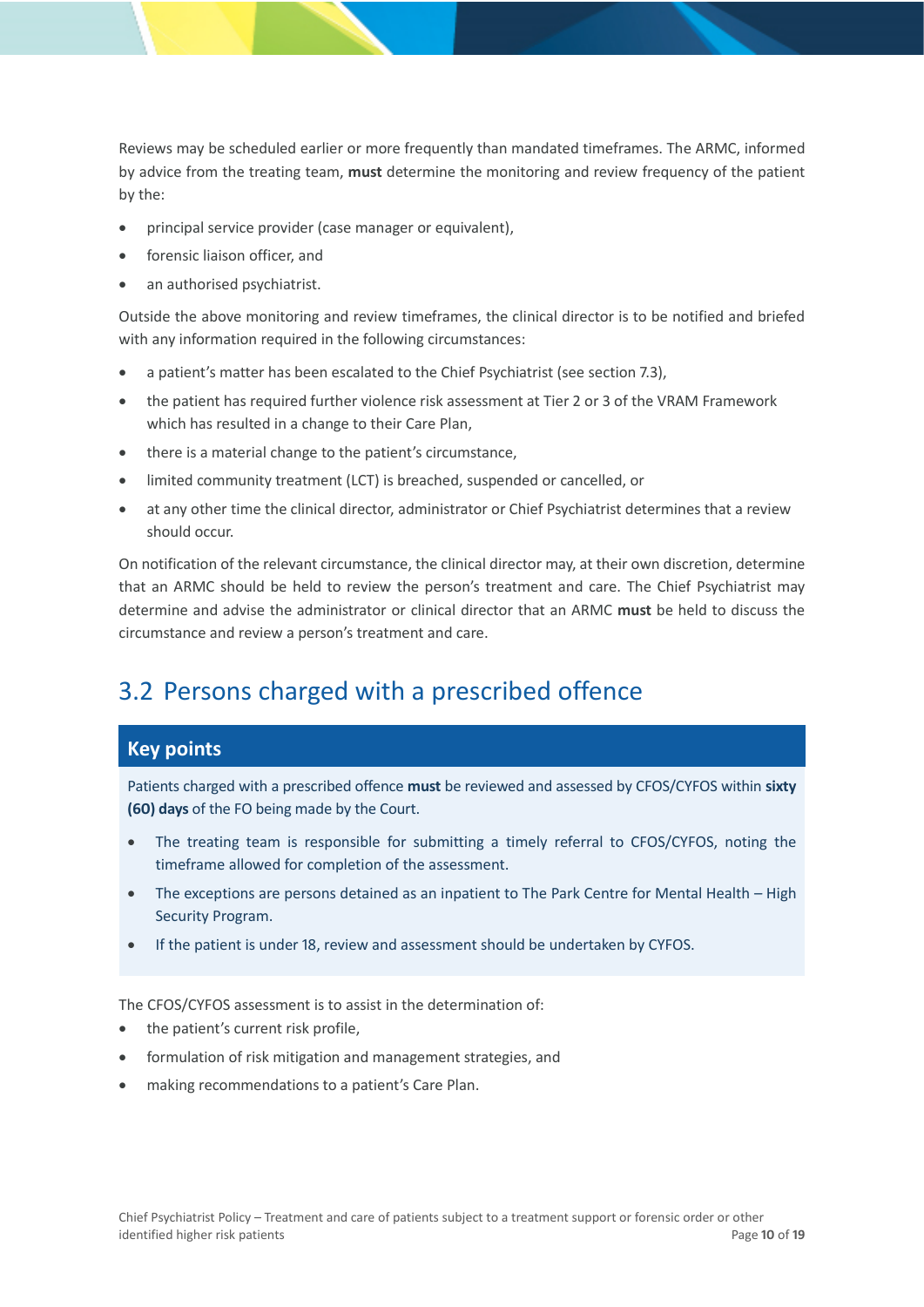## <span id="page-10-0"></span>3.3 Person subject to a Treatment Support Order

### **Key points**

A patient subject to a Treatment Support Order **must** have their treatment and care reviewed by the ARMC when:

- a patient who was subject to a Forensic Order has their order 'stepped down' to a Treatment Support Order by the MHRT or Court (on appeal), within **ninety (90) days** of the Treatment Support Order being made, or
- there is an increase to the patient's risk requiring further assessment at Tier 2 or Tier 3 of VRAM Framework that resulted in a change to their Care Plan, or
- at any other time the clinical director, administrator or Chief Psychiatrist determines that a review should occur.

At all other times the monitoring and review timeframes are to be determined by the patient's treating psychiatrist.

# <span id="page-10-1"></span>3.4 Person identified on the basis of risk of harm to others or property

### **Key points**

A patient who has been identified on the basis of risk of harm to others must have their treatment and care reviewed by the ARMC when:

- there is an increase to their risk requiring further assessment at Tier 2 or Tier 3 of the VRAM Framework that resulted in a change to their Care Plan,
- there is a material change to the patient's circumstance, or
- at any other time the clinical director, administrator or Chief Psychiatrist determines that a review should occur.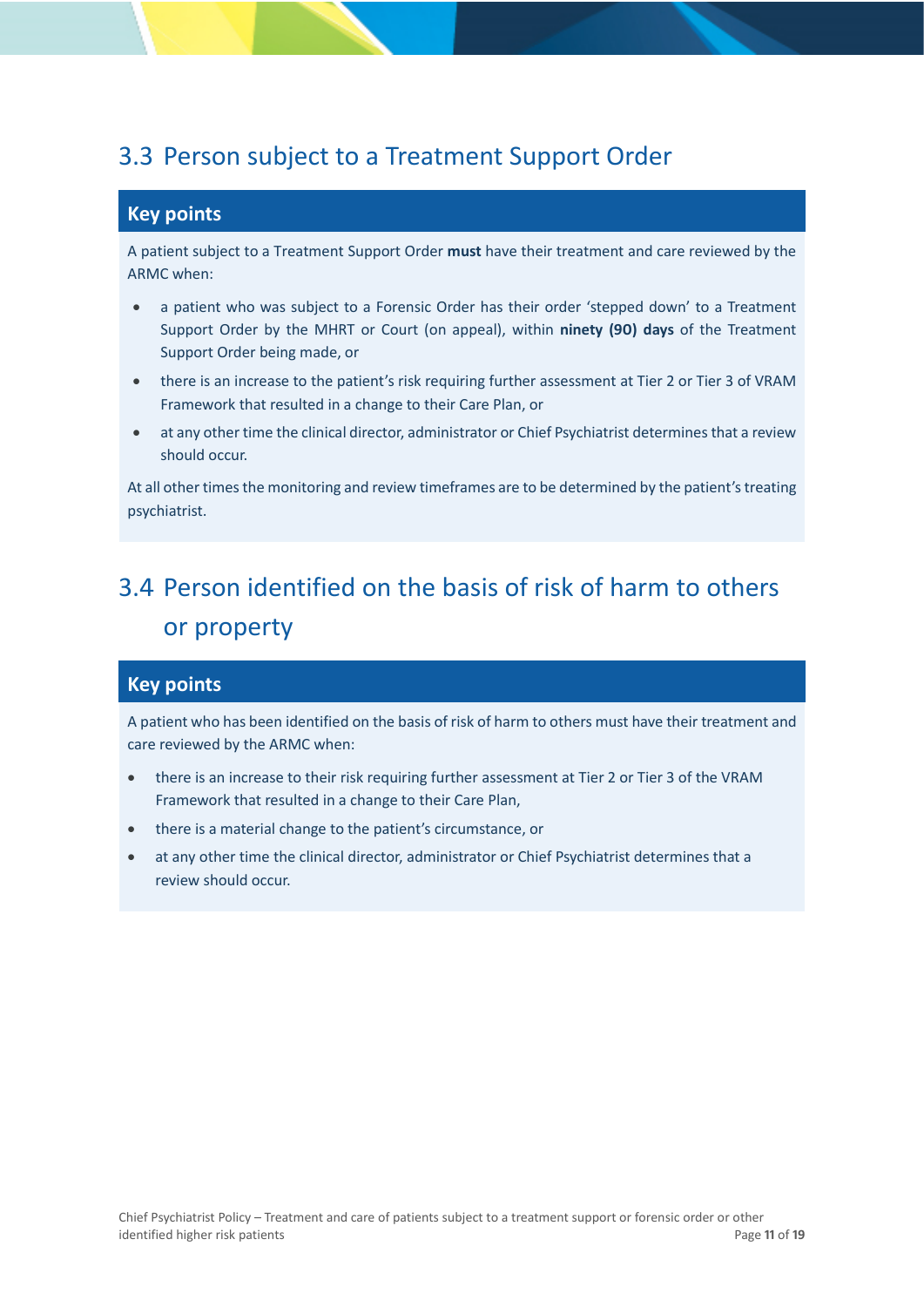# <span id="page-11-0"></span>4 Clinical director responsibilities

## **Key points**

The clinical director must ensure:

- they are clinically satisfied with the person's treatment and care (e.g. current access to LCT or future LCT arrangements are considered clinically appropriate at any given time),
- that the ARMC is well informed of the current treatment and care plans it reviews,
- that any recommendations or changes made by the ARMC to the person's treatment and care are documented in the person's Care Plan, and
- that any identified issues requiring escalation are escalated in accordance with the escalation pathway in section 7.3.

The clinical director **must** consider the information that is provided to them from the treating team, forensic liaison officer, CFOS representative or other clinicians in making recommendations or decisions about a person's treatment and care.

If they are not satisfied with the information provided or require further information, the clinical director may seek any information or conduct investigations in order to fulfil their role.

# <span id="page-11-1"></span>5 Patient Summary

The administrator must ensure patients subject to a Forensic Order or Treatment Support Order and other patients identified as requiring higher level of clinical monitoring on the basis of risk of harm to others, have an [Involuntary Patient and Voluntary High-Risk Patient Summary](https://www.health.qld.gov.au/__data/assets/pdf_file/0033/627756/cn_ipvhrps.pdf) with current information and circumstances completed and recorded on CIMHA at all times.

# <span id="page-11-2"></span>6 Photographs

A patient subject to Treatment Support Order may be photographed if determined by the treating team, clinical director or administrator as appropriate to do so.

All Forensic Order patients **must** be photographed.

Photographs **must** be uploaded to CIMHA **annually** or as changes to appearance are noted.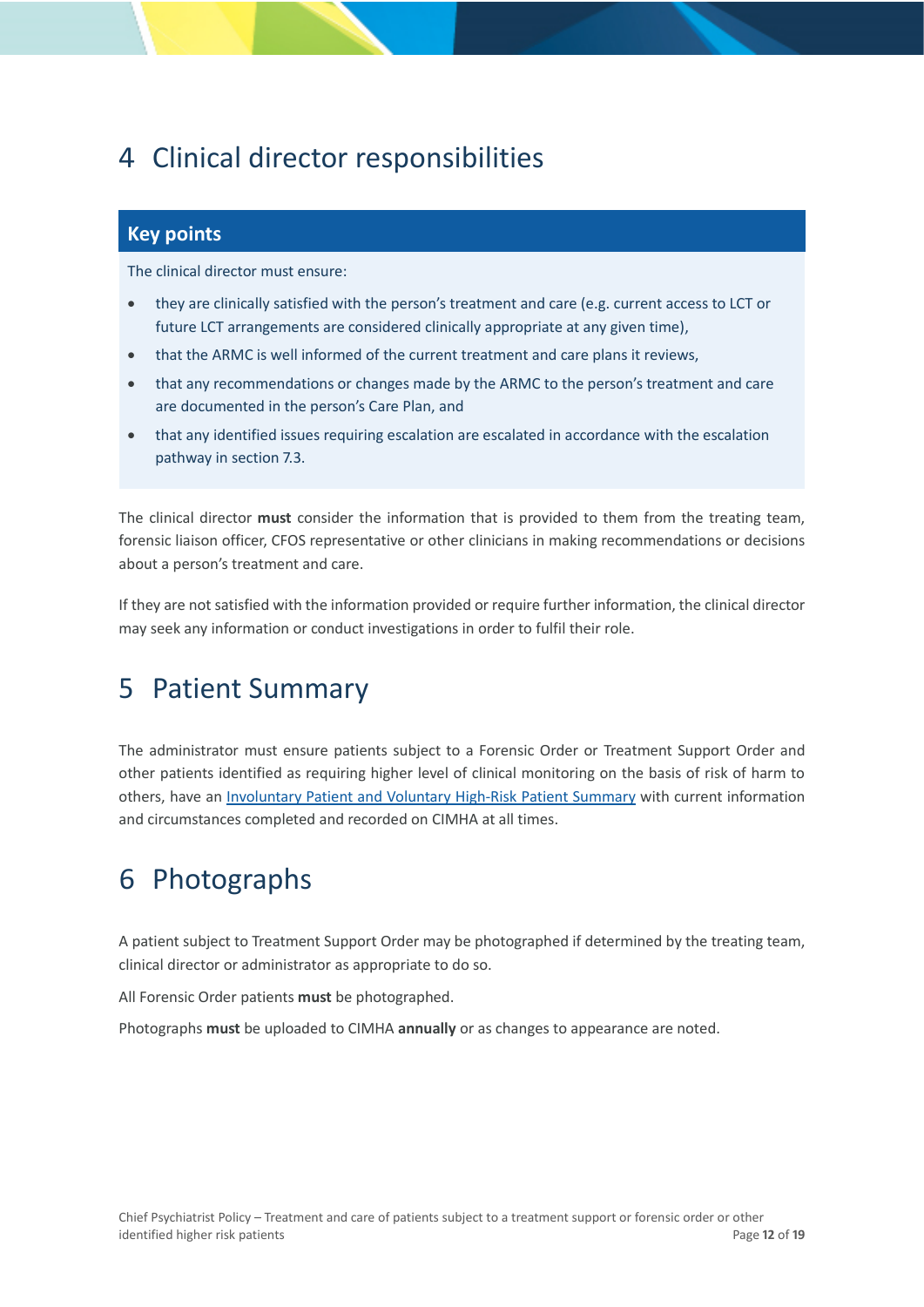# <span id="page-12-0"></span>7 Reporting to the Chief Psychiatrist

## <span id="page-12-1"></span>7.1 Immediate reporting

Patient matters **must** be reported to the Chief Psychiatrist immediately when the patient is subject to a Forensic Order or their risk profile is assessed as higher by the treating team and the matter has resulted in:

- media attention.
- controversial events or situations,
- serious and/or continued breaches of LCT, or
- any matter the administrator or clinical director considers is of such importance that it should be reported to the Chief Psychiatrist.

## <span id="page-12-2"></span>7.2 Reporting

Administrators are required to report matters regarding the treatment and care of patients subject to this policy to the Chief Psychiatrist as part of ongoing monitoring and compliance reports, or at other times as directed by the Chief Psychiatrist.

The Chief Psychiatrist may request an administrator to provide a report regarding any ARMC meeting or any aspect of the ARMC framework established.

## <span id="page-12-3"></span>7.3 Escalation Pathways

### **Key points**

When concerns or disputes within the treating team arise in relation to a patient's treatment and care subject to this policy, the following escalation pathway **must** be followed:

- a member of the treating team, other than the psychiatrist, is to raise their concerns with the psychiatrist,
- if, after speaking with the psychiatrist, the member of the treating team still has concerns they are to escalate the matter to the clinical director,
- if after speaking with the clinical director, the member of the treating team still has concerns, they are to escalate the matter to the administrator of the AMHS,
- if after speaking with the administrator, the member still has concerns or if the administrator is the clinical director for that particular patient, the member of the treating team is to escalate the matter to the Chief Psychiatrist.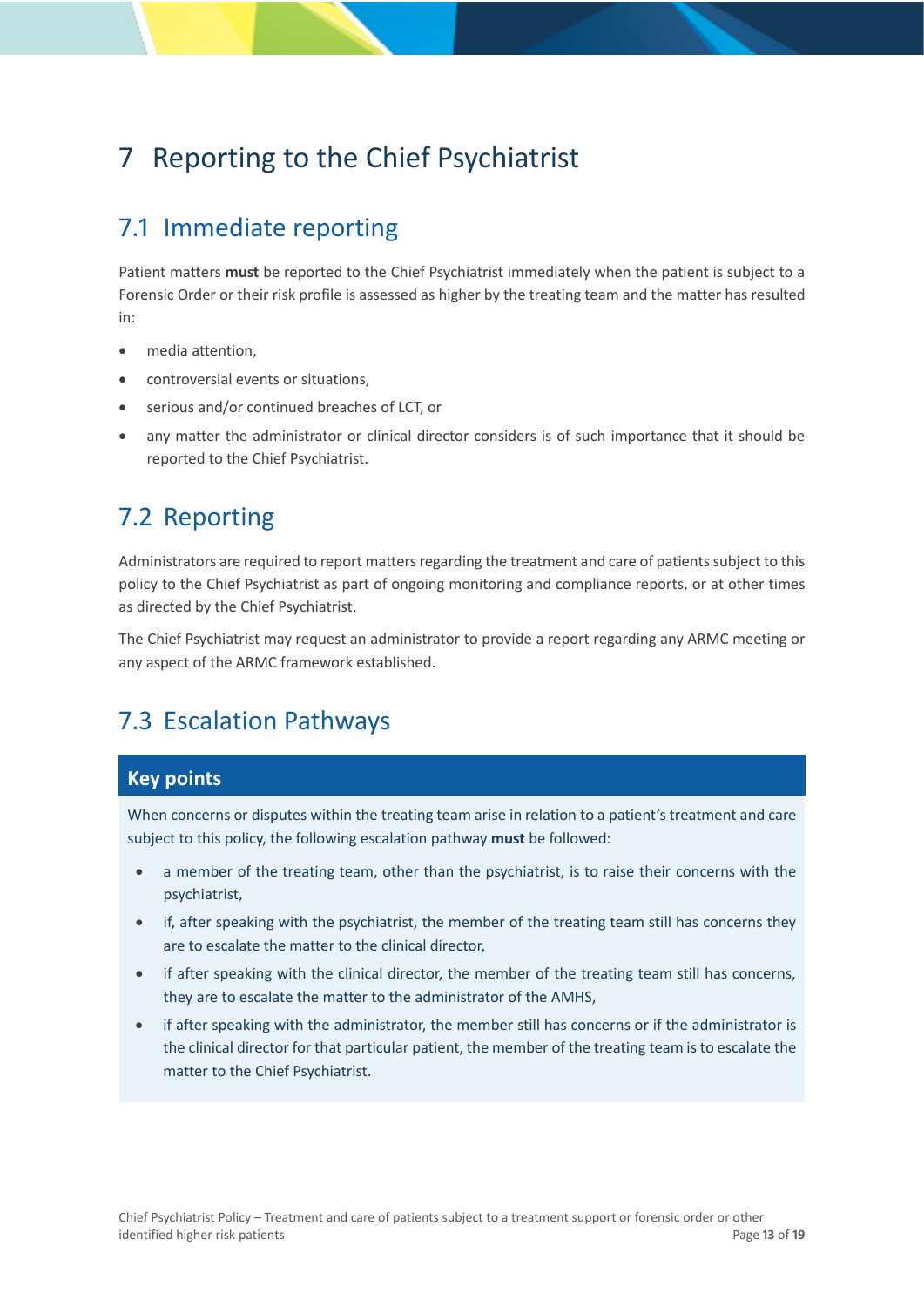When concern or dispute arises between services:

- the matter is to be escalated to the administrators of each service, or
- if the concern or dispute still cannot be resolved, the matter is to be escalated to the executive director of the service and the Chief Psychiatrist.

**Issued under section 305 of the** *Mental Health Act 2016*

**Dr John Reilly Chief Psychiatrist, Queensland Health 22 May 2020**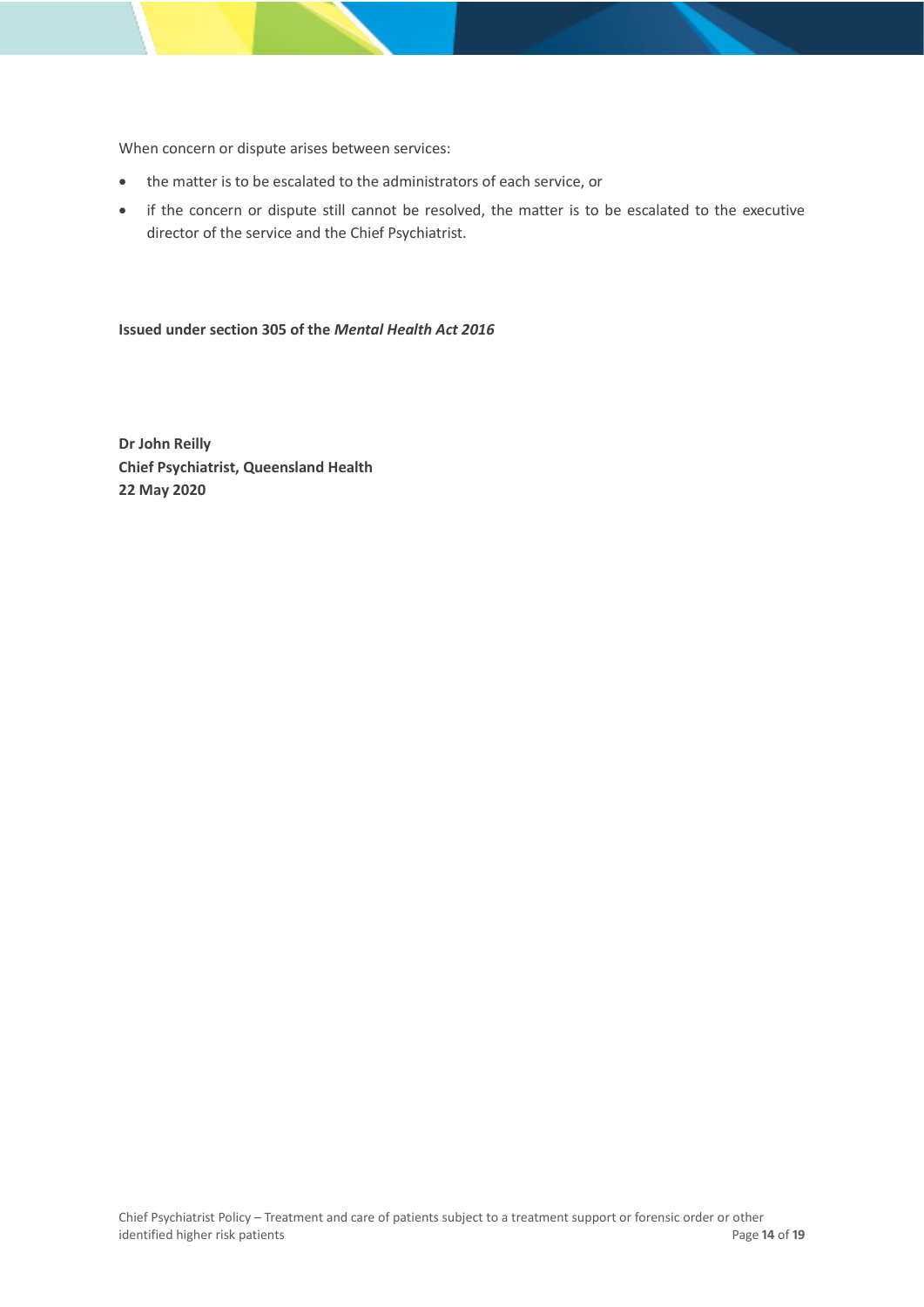# <span id="page-14-0"></span>Definitions and abbreviations

| <b>Term</b>                                                                        | <b>Definition</b>                                                                                                                                                                                                                                                                                                                                                                                                             |
|------------------------------------------------------------------------------------|-------------------------------------------------------------------------------------------------------------------------------------------------------------------------------------------------------------------------------------------------------------------------------------------------------------------------------------------------------------------------------------------------------------------------------|
| <b>AMHP</b>                                                                        | Authorised mental health practitioner                                                                                                                                                                                                                                                                                                                                                                                         |
| <b>AMHS</b>                                                                        | Authorised Mental Health Service - a health service, or part of a health service, declared by<br>the Chief Psychiatrist to be an authorised mental health service. AMHSs include both public<br>and private sector health services. While treatment and care is provided to both voluntary<br>and involuntary patients, additional regulation applies under the Act for persons subject to<br>involuntary treatment and care. |
| <b>CIMHA</b>                                                                       | Consumer Integrated Mental Health Application - the statewide mental health database<br>which is the designated patient record for the purposes of the Act.                                                                                                                                                                                                                                                                   |
| <b>EPOA</b>                                                                        | <b>Enduring Power of Attorney</b>                                                                                                                                                                                                                                                                                                                                                                                             |
| <b>Clinical Director</b>                                                           | A senior authorised psychiatrist who has been nominated by the administrator of the<br>AMHS to fulfil the clinical director functions and responsibilities.                                                                                                                                                                                                                                                                   |
| <b>Identified Higher Risk</b><br><b>Patients</b>                                   | Patients identified as a higher risk toward others, or to property.                                                                                                                                                                                                                                                                                                                                                           |
| Patient                                                                            | An involuntary patient, or<br>A person receiving treatment and care for a mental illness in an AMHS, other than as an<br>involuntary patient, including a person receiving treatment and care under and Advance<br>Health Directive or with the consent of a personal guardian or attorney.                                                                                                                                   |
| <b>Prescribed Offence</b>                                                          | An offence against the Criminal Code of: murder, punishment of murder, manslaughter,<br>punishment of manslaughter, attempt to murder, acts intended to cause grievous bodily<br>harm and other malicious acts, grievous bodily harm, rape, attempt to commit rape, and<br>assault with intent to commit rape.                                                                                                                |
| Support person                                                                     | An appointed Nominated Support Person or, if the person does not have a Nominated<br>Support Person, a family member, carer or other support person                                                                                                                                                                                                                                                                           |
| Violence                                                                           | The intentional use of physical force or power, threatened or actual, against oneself, or<br>against a group or community, that either results in or has a high likelihood of resulting in<br>injury, death, psychological harm, maldevelopment or deprivation.                                                                                                                                                               |
| <b>Violence Risk Assessment</b><br><b>Management Framework</b><br>(VRAM Framework) | Refers to the Violence Risk Assessment and Management Framework - Mental health<br>services 2019. This Framework provides Queensland Health mental health services with a<br>systematic approach for the identification, assessment and management of consumers<br>who may pose a risk of violence towards others.                                                                                                            |
| <b>VRAM</b>                                                                        | Violence Risk Assessment and Management tool utilised to inform care planning, risk<br>management planning and local procedures in the management of patient's subject to a<br>forensic order, treatment support order or patients who may pose a risk of violence<br>towards others or property.                                                                                                                             |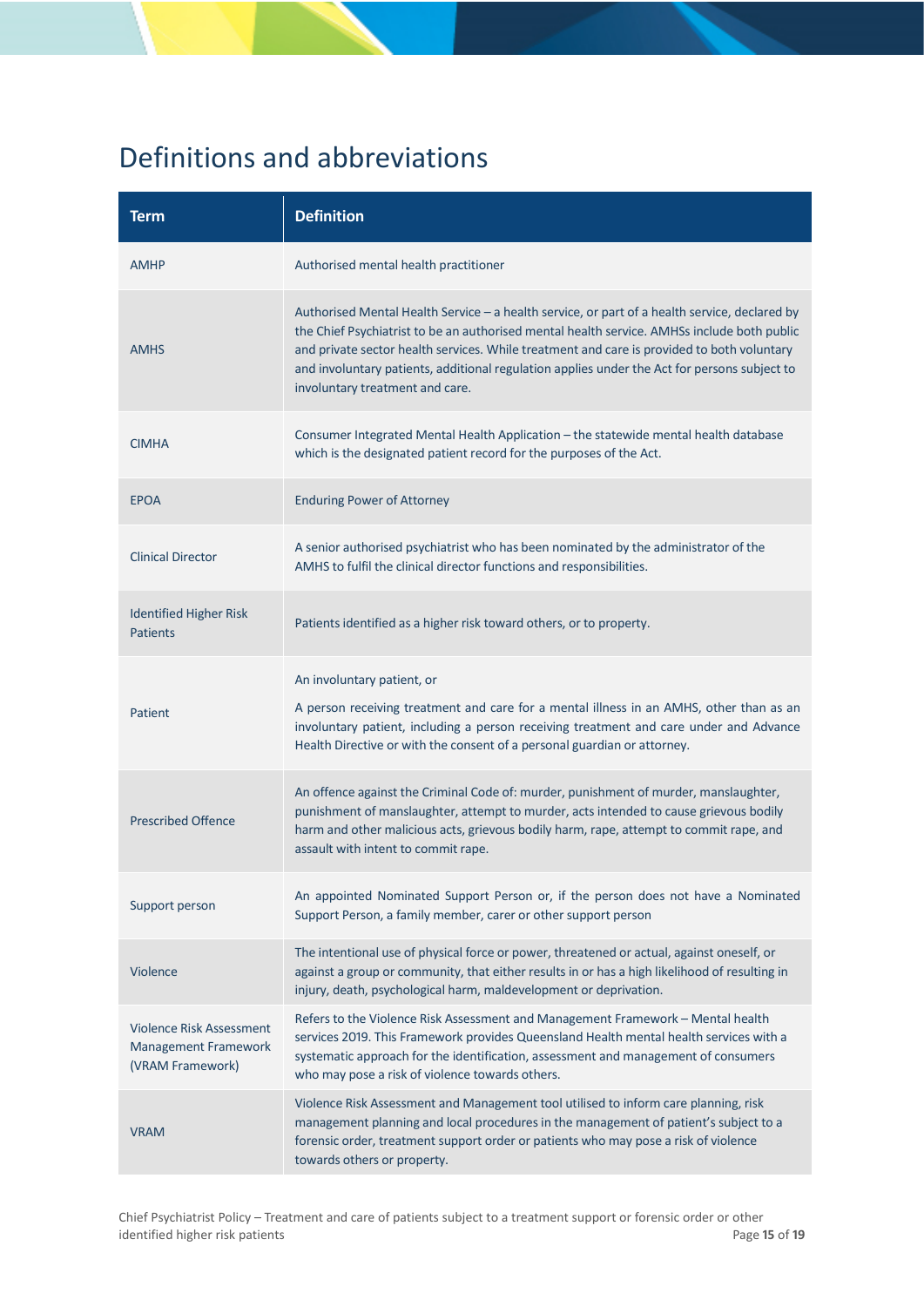#### **Referenced documents and sources**

[The National Safety and Quality Health Service Standards](https://www.safetyandquality.gov.au/sites/default/files/migrated/National-Safety-and-Quality-Health-Service-Standards-second-edition.pdf)

National Standards for Mental Health Services

[VRAM Framework](https://www.health.qld.gov.au/__data/assets/pdf_file/0027/856242/viol-risk-framework.pdf)

#### **Document status summary**

| Date of Chief Psychiatrist approval:    | 22 May 2020      |
|-----------------------------------------|------------------|
| Date of effect:                         | 1 June 2020      |
| Supersedes version that took effect on: | 5 September 2018 |
| To be reviewed by:                      | 1 June 2023      |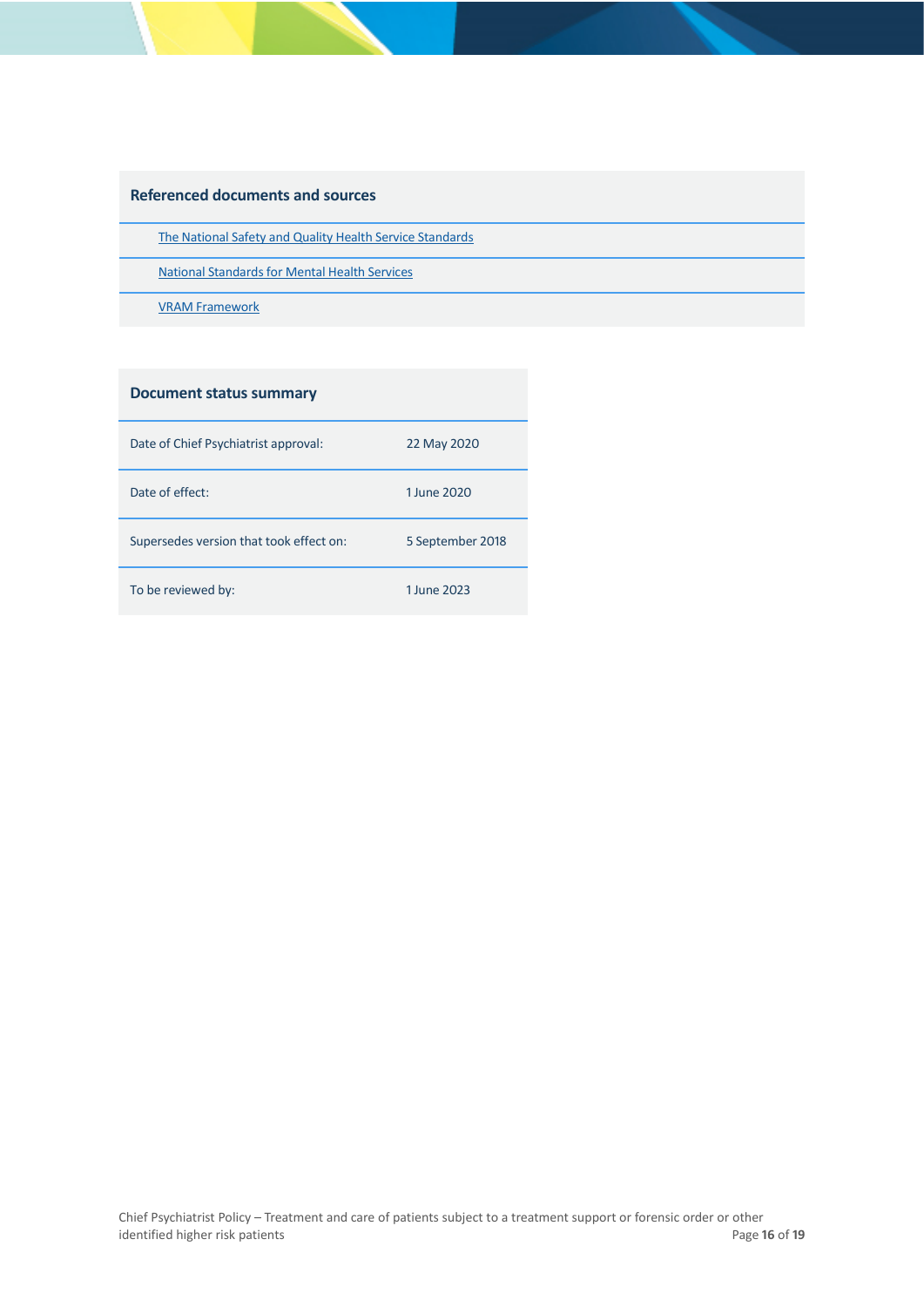# <span id="page-16-0"></span>Attachment 1 – Key contacts

<span id="page-16-1"></span>

| <b>Key contacts</b>                              |                                                                        |
|--------------------------------------------------|------------------------------------------------------------------------|
| <b>Office of the Chief Psychiatrist</b>          | Phone: 07 3328 9899 / 1800 989 451<br>Email: MHA2016@health.qld.gov.au |
| <b>Local Administrator</b>                       | Phone:<br>Email:                                                       |
| <b>Local Independent Patient Rights Adviser</b>  | Phone:<br>Email:                                                       |
| <b>Mental Health Review Tribunal</b>             | Phone:<br>Email:                                                       |
| <b>Community Forensic Outreach Service</b>       | Phone:<br>Email:                                                       |
| <b>Community Youth Forensic Outreach Service</b> | Phone:<br>Email:                                                       |
|                                                  | Phone:<br>Email:                                                       |
|                                                  | Phone:<br>Email:                                                       |
|                                                  | Phone:<br>Email:                                                       |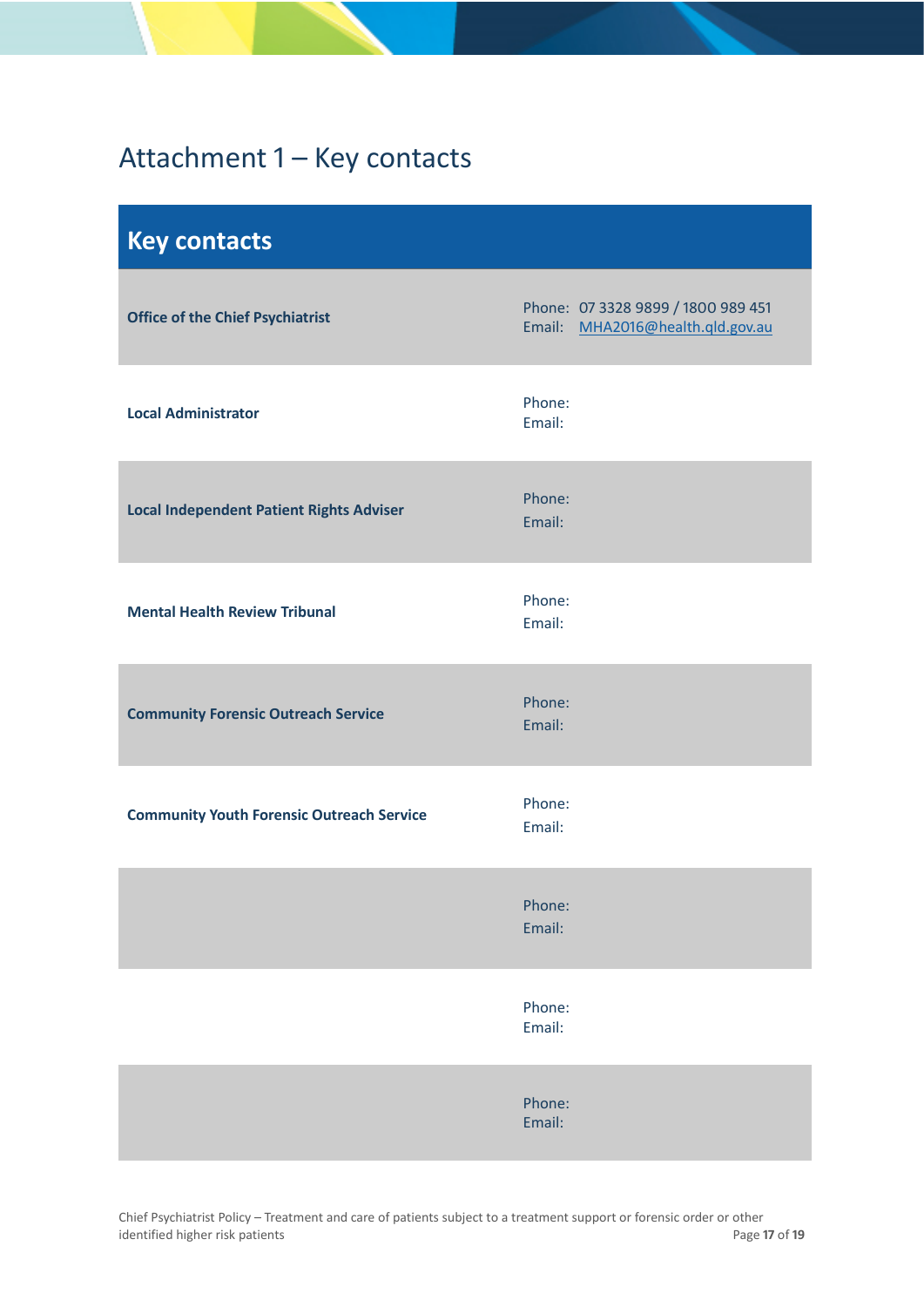# <span id="page-17-0"></span>Attachment 2 - Terms of Reference for Assessment and Risk Management Committee

### **Purpose**

The Assessment and Risk Management Committee (ARMC) provides a forum for clinical discussion and case review. The ARMC's role is of a clinical nature and functions as a peer review of the treatment and care of patient's subject to a forensic order, or treatment support order, and other patients identified as a higher risk toward others, or to property (higher risk patients).

### **Function**

The ARMC will:

- review the treatment and care of required patients under the [Chief Psychiatrist Policy –](https://www.health.qld.gov.au/__data/assets/pdf_file/0028/635932/cpp-forensic-policy.pdf) Treatment [and care of patients subject to a treatment support or forensic order or other identified higher risk](https://www.health.qld.gov.au/__data/assets/pdf_file/0028/635932/cpp-forensic-policy.pdf)  [patients,](https://www.health.qld.gov.au/__data/assets/pdf_file/0028/635932/cpp-forensic-policy.pdf)
- make recommendations or decisions about a patient's treatment and care,
- identify systemic issues in relation to the management of the forensic and other higher risk patients, and
- determine the frequency of monitoring and assessment of forensic and other higher risk patients by the case manager (or equivalent), forensic liaison officer and an authorised psychiatrist.

### **Membership**

The ARMC **must** include at least:

- the clinical director (**must** be a psychiatrist nominated by the administrator),
- the treating psychiatrist and other members of the persons treating team,
- the forensic liaison officer, and
- a representative from the Community Forensic Outreach Service (CFOS).
	- o If the patient is not an adult, then a representative from the Child and Youth Forensic Outreach Service (CYFOS) should be present instead.

The Chief Psychiatrist (or proxy) may attend any ARMC meeting.

The ARMC may invite others to be part of the meeting. Others may include, but are not limited to:

- the patient
- a representative from a relevant non-government organisation or disability services, or
- the person's attorney or nominated support person.

### **Member responsibilities**

It is expected that all members will:

- attend and contribute to meetings, or nominate a proxy,
- ensure any nominated proxy is briefed about the content of the ARMC, and
- ensure that all members have an opportunity to contribute to the discussion.